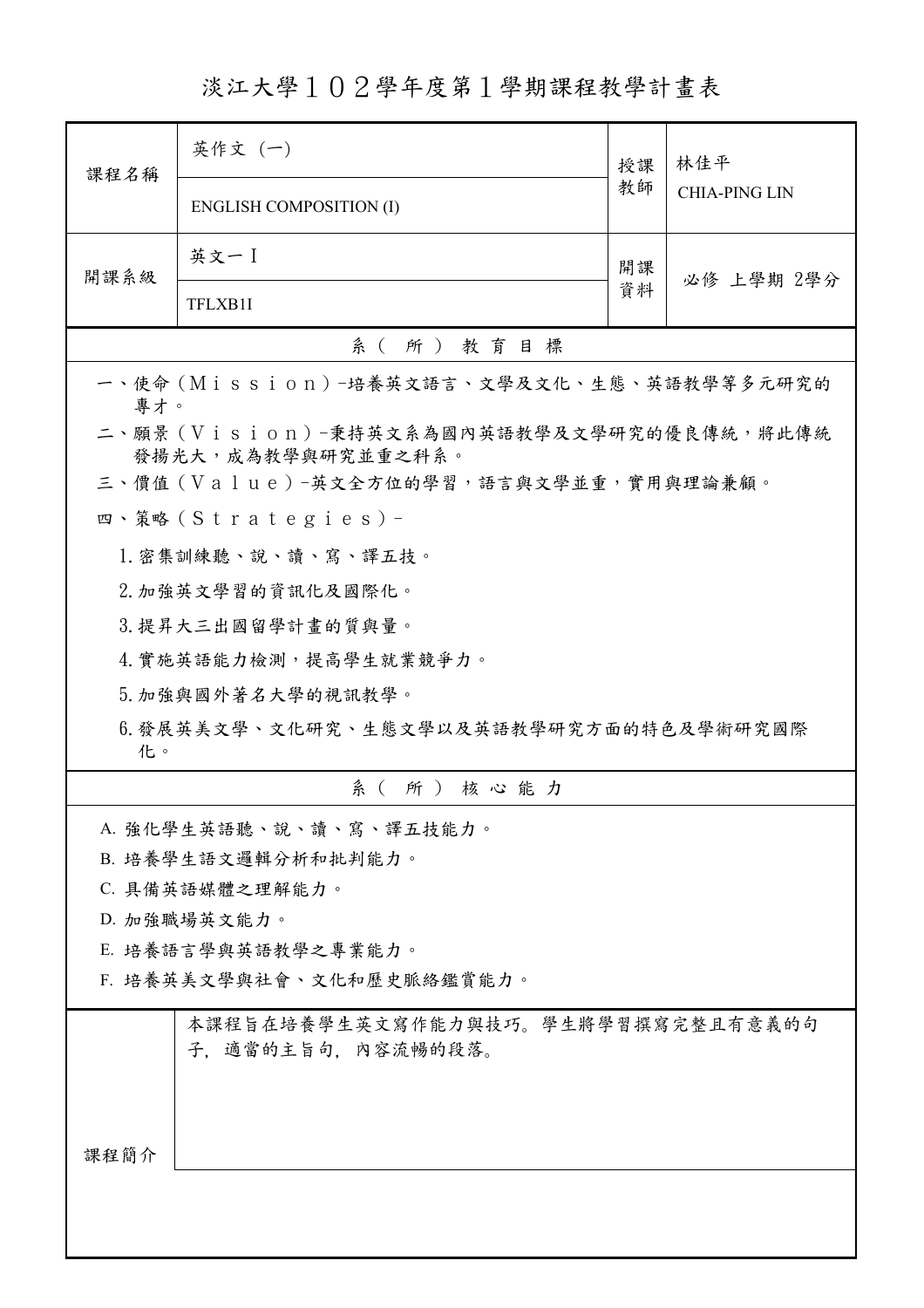|                                                                                                                                                                                                                                                                                                                    |                          | coherent paragraph                             | This course aims at developing students' English writing skills. In<br>Composition I, students will be taught to write complete and meaningful<br>sentences, to write a proper topic sentence, and to develop a unified and                     |                  |            |
|--------------------------------------------------------------------------------------------------------------------------------------------------------------------------------------------------------------------------------------------------------------------------------------------------------------------|--------------------------|------------------------------------------------|-------------------------------------------------------------------------------------------------------------------------------------------------------------------------------------------------------------------------------------------------|------------------|------------|
|                                                                                                                                                                                                                                                                                                                    | 本課程教學目標與目標層級、系(所)核心能力相關性 |                                                |                                                                                                                                                                                                                                                 |                  |            |
| 一、目標層級(選填):<br>(一)「認知」(Cognitive 簡稱C)領域:C1 記憶、C2 瞭解、C3 應用、C4 分析、<br>C5 評鑑、C6 創造<br>(二)「技能」(Psychomotor 簡稱P)領域:P1 模仿、P2 機械反應、P3 獨立操作、<br>P4 聯結操作、P5 自動化、P6 創作<br>(三)「情意」(Affective 簡稱A)領域:Al 接受、A2 反應、A3 重視、A4 組織、<br>A5 内化、A6 實踐                                                                                   |                          |                                                |                                                                                                                                                                                                                                                 |                  |            |
| 二、教學目標與「目標層級」、「系(所)核心能力」之相關性:<br>(一)請先將課程教學目標分別對應前述之「認知」、「技能」與「情意」的各目標層級,<br>惟單項教學目標僅能對應C、P、A其中一項。<br>(二)若對應「目標層級」有1~6之多項時,僅填列最高層級即可(例如:認知「目標層級」<br>對應為C3、C5、C6項時,只需填列C6即可,技能與情意目標層級亦同)。<br>(三)再依據所訂各項教學目標分別對應其「系(所)核心能力」。單項教學目標若對應<br>「系(所)核心能力   有多項時,則可填列多項「系(所)核心能力   。<br>(例如:「系(所)核心能力   可對應A、AD、BEF時,則均填列。) |                          |                                                |                                                                                                                                                                                                                                                 |                  |            |
| 序                                                                                                                                                                                                                                                                                                                  |                          | 教學目標(中文)                                       | 教學目標(英文)                                                                                                                                                                                                                                        |                  | 相關性        |
| 號                                                                                                                                                                                                                                                                                                                  |                          |                                                |                                                                                                                                                                                                                                                 | 目標層級             | 系(所)核心能力   |
| $\mathbf{1}$                                                                                                                                                                                                                                                                                                       | 學生正式英文寫作。                | 1. 發展學生英文寫作技巧,                                 | 並訓練 This required course is<br>organized to systematically<br>develop students' writing<br>This required course is<br>organized to systematically<br>develop students' writing<br>skills and to prepare students<br>for future academic writing | C6               | AD         |
|                                                                                                                                                                                                                                                                                                                    |                          | 2.學生將基礎寫作技巧,運用於各 <br>種主題書寫,包括未來職場需求。           | Having developed basic<br>writing skills, students may<br>apply the skills to future<br>writing tasks required in<br>their workplace                                                                                                            | C6               | <b>ABD</b> |
|                                                                                                                                                                                                                                                                                                                    |                          |                                                | 教學目標之教學方法與評量方法                                                                                                                                                                                                                                  |                  |            |
| 序<br>號                                                                                                                                                                                                                                                                                                             |                          | 教學目標                                           | 教學方法                                                                                                                                                                                                                                            | 評量方法             |            |
| $\mathbf{1}$                                                                                                                                                                                                                                                                                                       | 學生正式英文寫作。                | 1. 發展學生英文寫作技巧,                                 | 並訓練 講述、討論、賞析、實作                                                                                                                                                                                                                                 | 紙筆測驗、報告、上課<br>表現 |            |
| 2                                                                                                                                                                                                                                                                                                                  |                          | 2. 學生將基礎寫作技巧, 運用於各 講述、討論、賞析<br>種主題書寫,包括未來職場需求。 |                                                                                                                                                                                                                                                 | 實作               |            |
|                                                                                                                                                                                                                                                                                                                    |                          |                                                |                                                                                                                                                                                                                                                 |                  |            |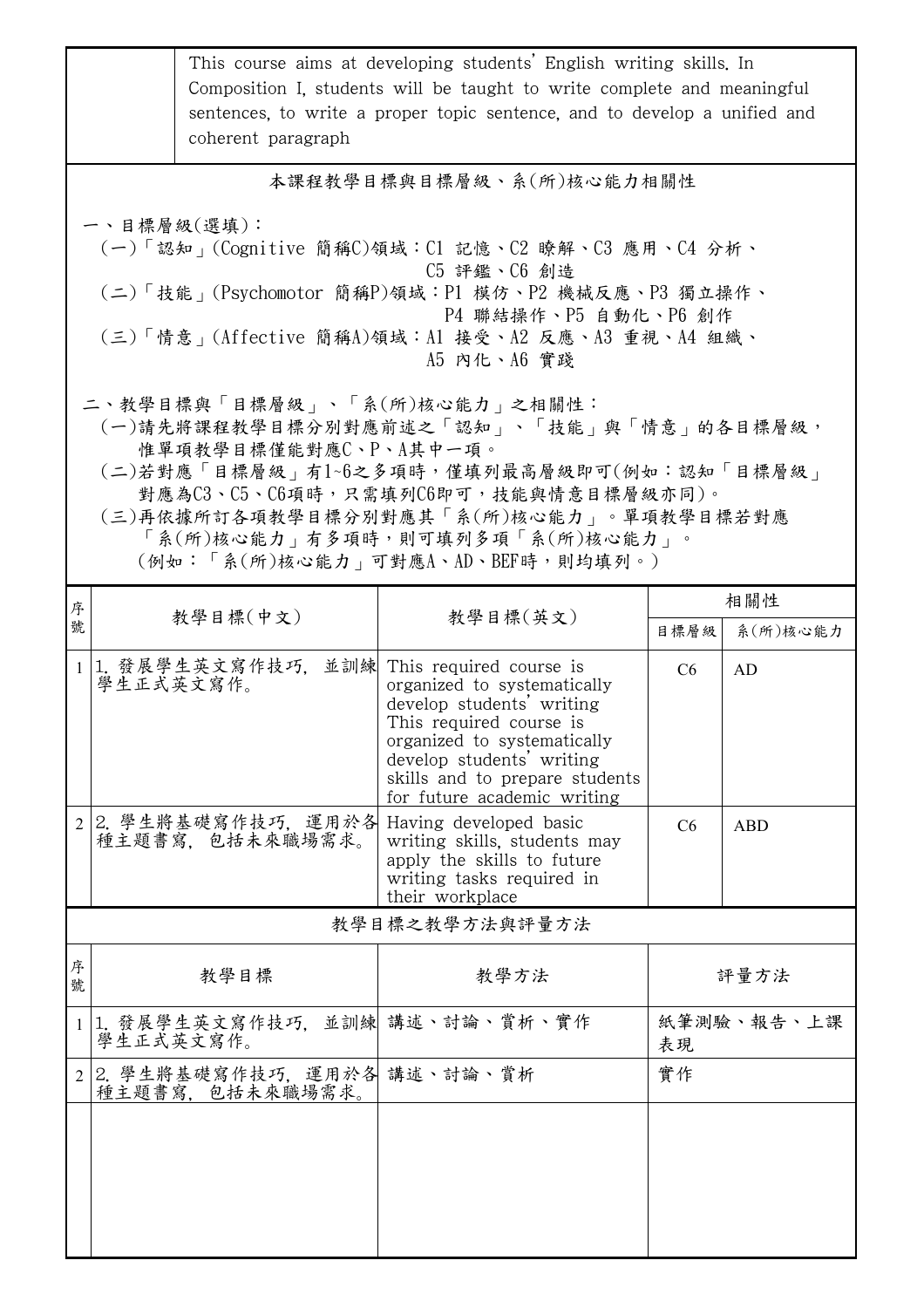| 本課程之設計與教學已融入本校校級基本素養                 |                            |                               |                                                   |    |  |
|--------------------------------------|----------------------------|-------------------------------|---------------------------------------------------|----|--|
| 淡江大學校級基本素養                           |                            |                               | 內涵說明                                              |    |  |
| 全球視野<br>$\langle \ \rangle$          |                            |                               | 培養認識國際社會變遷的能力,以更寬廣的視野了解全球化<br>的發展。                |    |  |
| 資訊運用<br>$\langle$ $\rangle$          |                            |                               | 熟悉資訊科技的發展與使用,並能收集、分析和妥適運用資<br>訊。                  |    |  |
| 洞悉未來<br>$\langle \ \rangle$          |                            |                               | 瞭解自我發展、社會脈動和科技發展,以期具備建構未來願<br>景的能力。               |    |  |
| 品德倫理<br>$\langle$ $\rangle$          |                            |                               | 了解為人處事之道,實踐同理心和關懷萬物,反省道德原則<br>的建構並解決道德爭議的難題。      |    |  |
| 獨立思考<br>$\langle \rangle$            |                            |                               | 鼓勵主動觀察和發掘問題,並培養邏輯推理與批判的思考能<br>力。                  |    |  |
| 樂活健康<br>$\left\langle \right\rangle$ |                            |                               | 注重身心靈和環境的和諧,建立正向健康的生活型態。                          |    |  |
| 團隊合作<br>$\langle \, \rangle$         |                            |                               | 體察人我差異和增進溝通方法,培養資源整合與互相合作共<br>同學習解決問題的能力。         |    |  |
|                                      | 美學涵養<br>$\langle \rangle$  |                               | 培養對美的事物之易感性,提升美學鑑賞、表達及創作能<br>力。                   |    |  |
|                                      |                            |                               | 授課進度表                                             |    |  |
| 週<br>次                               | 日期起訖                       |                               | 內 容 (Subject/Topics)                              | 備註 |  |
|                                      | $102/09/16$ ~<br>102/09/22 | Unit 1-"What Is a Paragraph?" |                                                   |    |  |
| 2                                    | $102/09/23$ ~<br>102/09/29 | Unit 1 (continued)            |                                                   |    |  |
| 3                                    | $102/09/30$ ~<br>102/10/06 | Unit 1 (continued)            |                                                   |    |  |
| 4                                    | $102/10/07$ ~<br>102/10/13 |                               | Unit 2-"Developing Ideas for Writing a Paragraph" |    |  |
| 5                                    | $102/10/14$ ~<br>102/10/20 | Unit 2 (continued)            |                                                   |    |  |
| 6                                    | $102/10/21$ ~<br>102/10/27 | Unit 2 (continued)            |                                                   |    |  |
| 7                                    | $102/10/28$ ~<br>102/11/03 | Unit 3-"The Topic Sentence"   |                                                   |    |  |
| 8                                    | $102/11/04$ ~<br>102/11/10 | Unit 3 (continued)            |                                                   |    |  |
| $\mathbf Q$                          | $102/11/11$ ~<br>102/11/17 | Unit 3 (continued)            |                                                   |    |  |
| 10                                   | $102/11/18$ ~<br>102/11/24 | 期中考試週                         |                                                   |    |  |
| 11                                   | $102/11/25$ ~<br>102/12/01 |                               | Unit 4-"Supporting and Concluding Sentences"      |    |  |
| 12                                   | $102/12/02$ ~<br>102/12/08 | Unit 4 (continued)            |                                                   |    |  |
|                                      |                            |                               |                                                   |    |  |